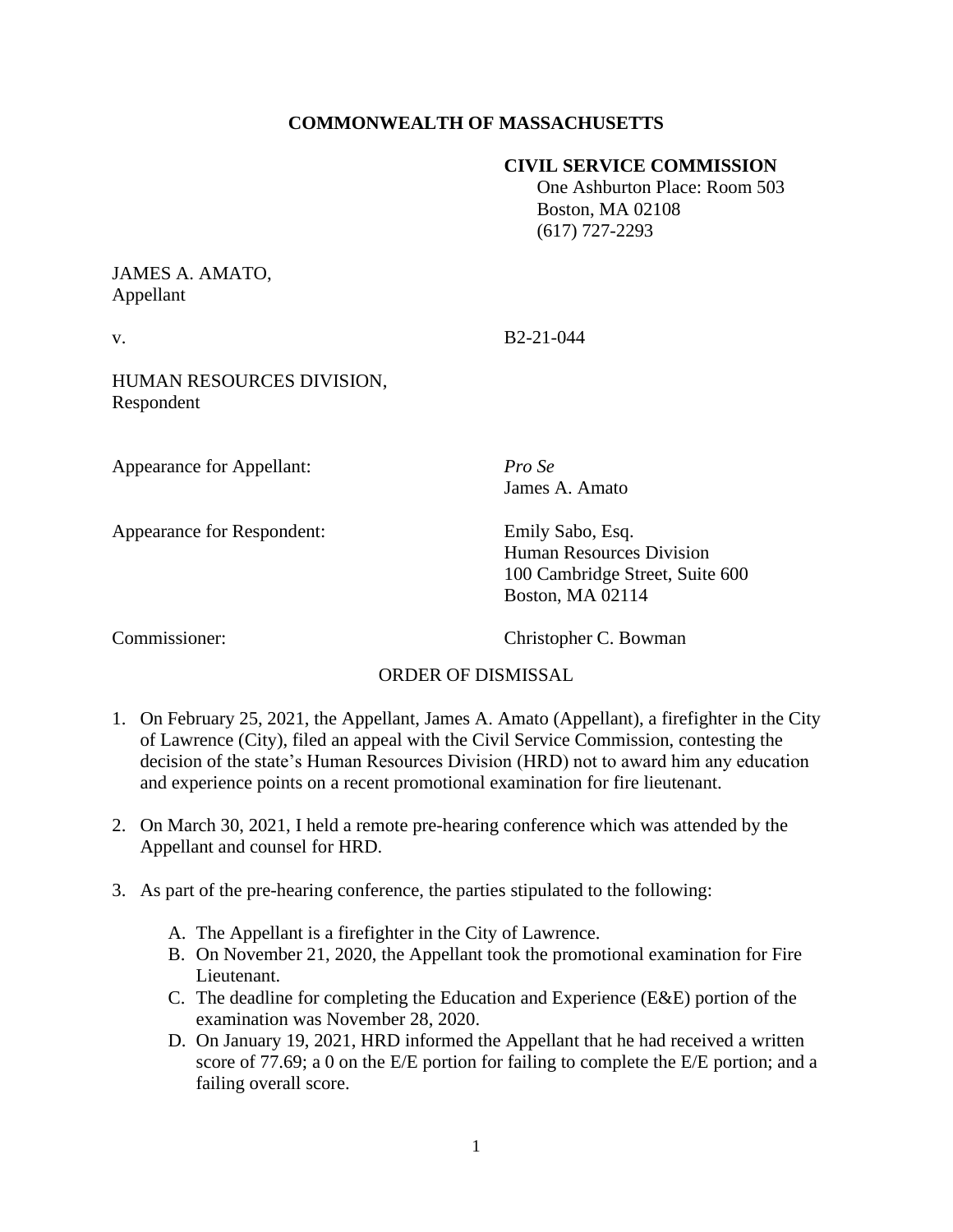- E. The Appellant filed a timely appeal with HRD, arguing that he had completed the E&E portion of the examination.
- F. Having no record of the Appellant completing the E/E portion of the examination, HRD denied the Appellant's appeal on February 24, 2021.
- G. The Appellant filed a timely appeal of HRD's determination on February 25, 2021.
- 4. As part of the pre-hearing conference, I asked the Appellant if he had a confirmation email from HRD indicating that he completed the online E/E portion of the examination. The Appellant produced the confirmation for applying for the examination and an auto-reply email from HRD when he submitted the supporting documentation. He was unable to produce a confirmation email showing that he completed the online E/E portion of the examination. I informed the Appellant that, absent such verification, it is likely that he would be unable to prevail in his appeal, consistent with numerous prior Commission decisions.
- 5. At my request, HRD agreed to work with the Appellant to determine if he ever initiated the E/E online application, after which the Appellant had 10 days to inform the Commission whether he wishes to move forward with his appeal with the Commission.
- 6. On April 7, 2021, HRD informed the Commission that an HRD representative, the Appellant and counsel for HRD met remotely to determine whether the Appellant had initiated his E&E claim. According to HRD: "In logging into his account, we determined that Mr. Amato had not initiated his E&E claim. We discussed it, and Mr. Amato had submitted and paid for his application to take the exam but had not initiated or completed his E&E claim, not realizing it was a separate requirement that opened later."
- 7. The Appellant did not notify the Commission if he wished to move forward with the appeal.

### *Legal Standard for Summary Disposition*

An appeal may be disposed of on summary disposition when, "viewing the evidence in the light most favorable to the non-moving party", the undisputed material facts affirmatively demonstrate that the non-moving party has "no reasonable expectation" of prevailing on at least one "essential element of the case". See, e.g., Milliken & Co., v. Duro Textiles LLC, 451 Mass. 547, 550 n.6, (2008); Maimonides School v. Coles, 71 Mass.App.Ct. 240, 249 (2008); Lydon v. Massachusetts Parole Board, 18 MCSR 216 (2005).

### *Applicable Civil Service Law*

G.L. c. 31, § 2(b) addresses appeals to the Commission regarding persons aggrieved by "…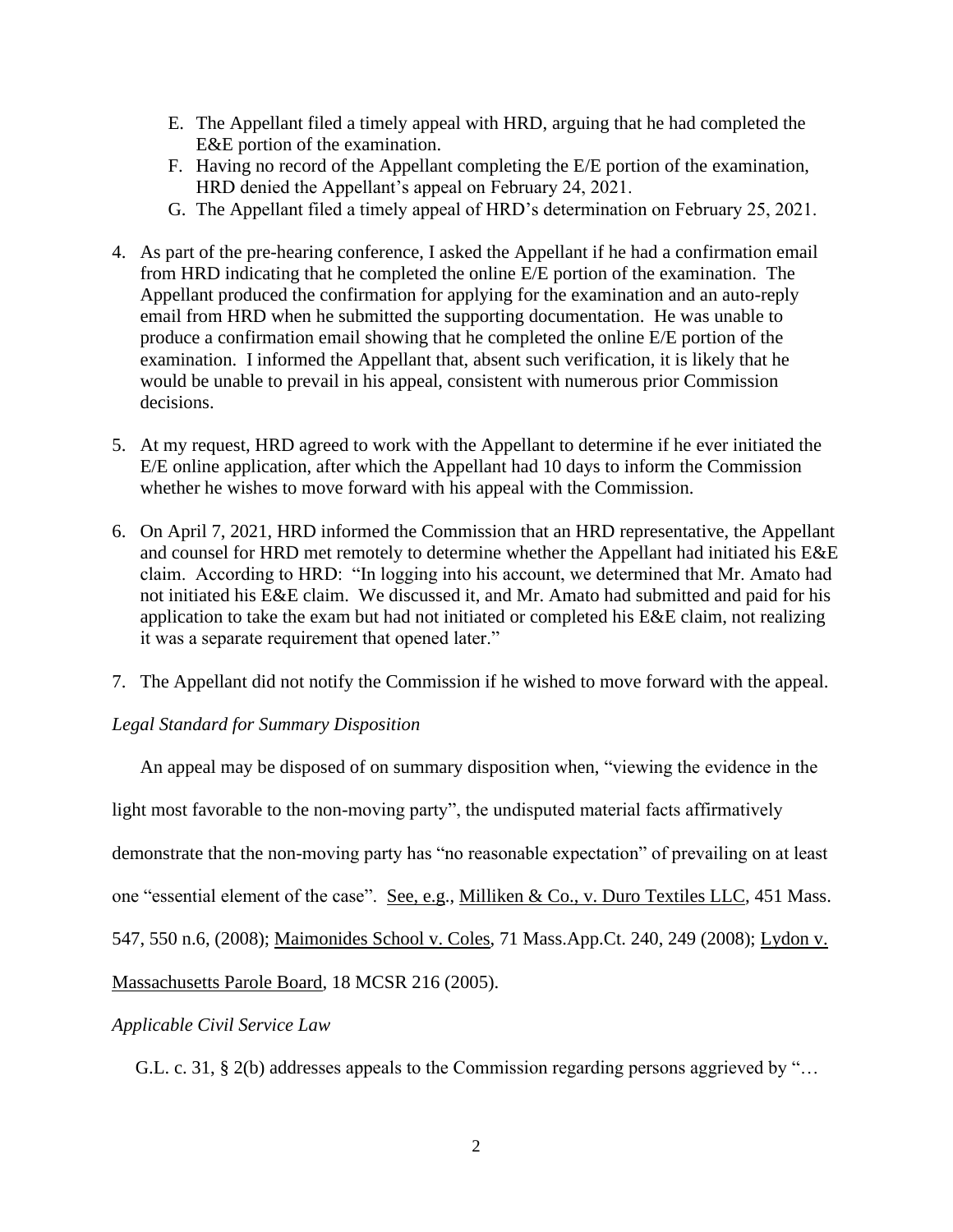any decision, action or failure to act by the administrator, except as limited by the provisions of section twenty-four relating to the grading of examinations …." It provides, *inter alia*, "No decision of the administrator involving the application of standards established by law or rule to a fact situation shall be reversed by the commission except upon a finding that such decision was not based upon a preponderance of evidence in the record."

Pursuant to G.L. c. 31, § 5(e), HRD is charged with: "conduct[ing] examinations for purposes of establishing eligible lists." G.L. c. 31, § 22 states in relevant part: "In any competitive examination, an applicant shall be given credit for employment or experience in the position for which the examination is held."

 G.L. c. 31 § 24 allows for review by the Commission of exam appeals. Pursuant to § 24, "…[t]he commission shall not allow credit for training or experience unless such training or experience was fully stated in the training and experience sheet filed by the applicant at the time designated by the administrator."

 In Cataldo v. Human Resources Division, 23 MCSR 617 (2010), the Commission stated that "… under Massachusetts civil service laws and rules, HRD is vested with broad authority to determine the requirements for competitive civil service examinations, including the type and weight given as 'credit for such training and experience as of the time designated by HRD'". *Analysis*

 The facts presented as part of this appeal are not new to the Commission. In summary, promotional examinations, such as the one in question here, consist of two (2) components: the traditional written examination and the E&E component. HRD provides detailed instructions via email regarding how and when to complete the online E&E component of the examination. Most importantly, applicants are told that, upon completion of the E&E component, the applicant

3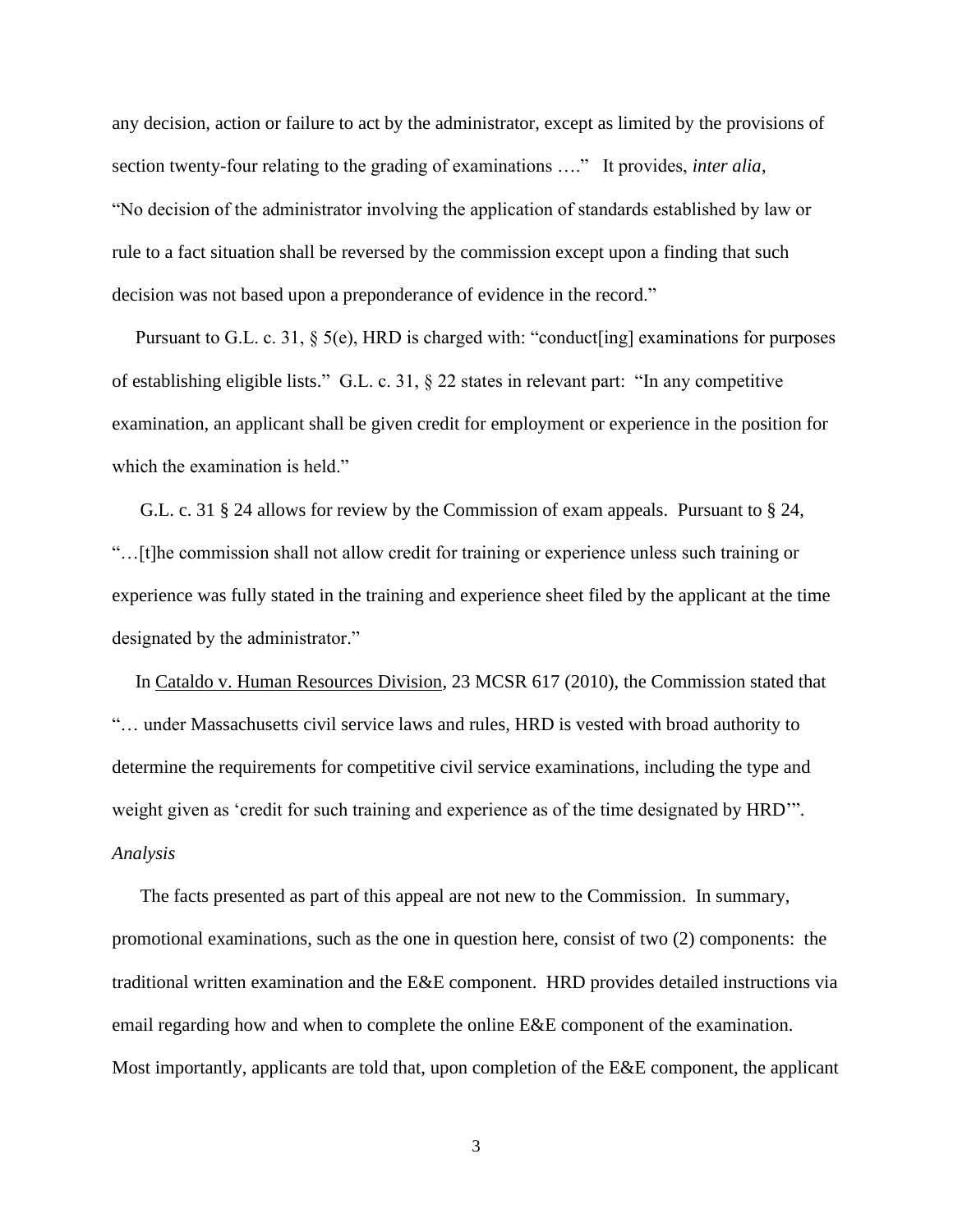will receive a confirmation email – and that the component is not complete unless and until the applicant receives this confirmation email.

 Here, it is undisputed that the Appellant sat for the written component of the fire lieutenant examination on November 21, 2020. He had until November 28, 2020 to complete the online E&E component of the examination. The Appellant acknowledges that he never received a confirmation email from HRD stating that the E&E examination component was completed and HRD has no record of the Appellant completing the E&E component, but, rather, only receiving supporting documentation.

 While I am not unsympathetic to the Appellant's plight here, it is undisputed that: 1) HRD has no record showing that the Appellant completed the E&E component of the examination; 2) the Appellant did not receive a confirmation email verifying that he completed the E&E component; and, thus, 3) he is unable to show that he followed the instructions and actually completed the E&E component of this examination. Thus, this is not a case in which there is a genuine factual dispute that would require an evidentiary hearing.

 Consistent with a series of appeals regarding this same issue, in which applicants have been unable to show that they followed instructions and submitted the online E&E claim, intervention by the Commission is not warranted as the Appellant cannot show that he was harmed through no fault of his own.

 For this reason, the Appellant's appeal under Docket No. B2-21-044 is *dismissed.* Civil Service Commission

*/s/ Christopher Bowman* Christopher C. Bowman Chairman